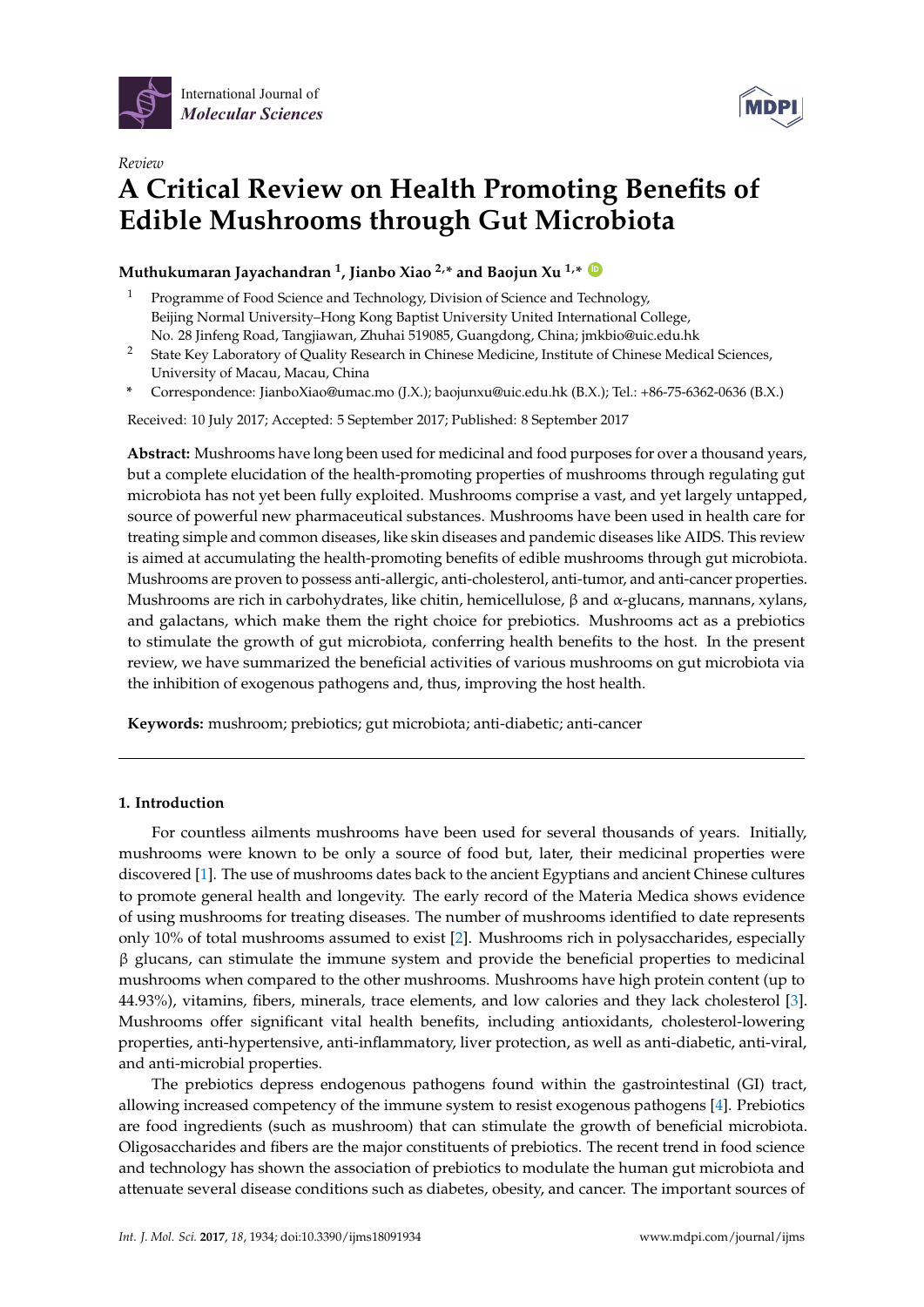prebiotics in mushrooms are non-digestible mushroom polysaccharides which can inhibit pathogen proliferation by enhancing the growth of probiotic bacteria in the gut [\[5\]](#page-8-4). The gut microbiota can contribute to the onset of several metabolic dysregulations, leading to inflammation in the intestine, liver, and brain. Microbiota also regulates the energy metabolism [\[6\]](#page-8-5).

#### **2. Composition of Mushrooms**

Mushrooms contain bioactive polysaccharides and essential amino acids, as well as minerals, such as such as calcium, potassium, magnesium, iron, and zinc. An interesting study revealed that the protein content in dry mushrooms was 228 and 249  $g/kg$  dry matter (DM) [\[7\]](#page-8-6). Another important constituent of the mushrooms are carbohydrates, which constitute about one-half of mushroom DM. Carbohydrates play a significant role in the medicinal properties of mushrooms through their immune-stimulating β glucans, along with other polysaccharides [\[8\]](#page-8-7). Compared with the protein and carbohydrate contents, contents of total lipids (crude fat) are low, ranging mostly from 20 to 30 g/kg DM. Mushrooms contain various elements, in particular, potassium as the prevailing element. The compositions of many trace elements vary widely among species. The normal content of ascorbic acid is 150–300 mg/kg DM. B-group vitamin contents of thiamine (1.7–6.3 mg/kg), riboflavin  $(2.6-9.0 \text{ mg/kg})$ , pyridoxine  $(1.4-5.6 \text{ mg/kg})$ , and niacin  $(63.8-83.7 \text{ mg/kg})$  were determined in four dried common cultivated species. The average ergosterol content was 1.98 mg/g, the average vitamin D<sub>2</sub> content was 16.88  $\mu$ g/g, and vitamin B2 content was 12.68  $\mu$ g/g in 35 different mushrooms. In addition, vitamin  $D_2$  content was increased in mushrooms followed by ultraviolet-C (UV-C) radiation [\[9\]](#page-8-8). There exists a consensus that phenolics—in particular, phenolic acids—are the major active component in mushroom. Phenolic acids can be divided into two major groups: hydroxy derivatives of benzoic acid and *trans*-cinnamic acid. Within the former group, protocatechuic, gentisic, *p*-hydroxybenzoic, gallic, vanillic, and syringic acids have usually been detected in mushrooms [\[10\]](#page-8-9). An interesting study on edible mushrooms commonly consumed in China revealed that mushrooms possess substantial antioxidant activity and the strongest metal chelating ability by virtue of their phenolic composition, in particular, gallic acid [\[11\]](#page-8-10).

## **3. Medicinal Properties of Mushroom**

Mushrooms are significant as a medicinal food. In fact, many mushrooms have long been used throughout Asia for medicinal purposes. Mushrooms possess antioxidant activity, anti-hypertensive activity, hypocholesterolemic activity, liver protection, as well as anti-inflammatory activity, anti-diabetic activity, anti-viral activity, and anti-microbial activity [\[12\]](#page-8-11). We are going to discuss some of the common mushrooms with medicinal properties and proven to be beneficial for improving health status (Table [1\)](#page-7-0).

# *3.1. Ganoderma*

Reishi is an edible medicinal mushroom that has been used for various healing abilities for several decades; it possesses a strong anti-inflammatory function and is tied to longevity, better immune function, and mental clarity [\[13\]](#page-8-12). It is generally referred as the king of mushrooms. The common genus of this mushroom is *Ganoderma* and closely-related species include *Ganoderma lucidum*, *G. tsugae*, and *G. lingzhi*. The total triterpenes in *G. lucidum* induce apoptosis in MCF-7 cells and attenuate Dimethylbenz[a]anthracene (DMBA) induced mammary and skin carcinomas in experimental animals [\[14\]](#page-8-13). *G. lucidum* polysaccharides also protect fibroblasts against UVB-induced photoaging [\[15\]](#page-9-0). *G. lucidum* also showed strong anti-inflammatory activity and it acted as an immunomodulator in inflammation induced by a high-cholesterol diet [\[16\]](#page-9-1). The recent advancement in research has shown the link between gut microbiota and treatment of various ailments. The constituents of the *G. lucidum* make it one of the important prebiotics used to increase the bacterial flora. In particular it is rich in polysaccharides, terpenoids, and total phenols. The prebiotic action of *G. lucidum* should be due to the presence of several polysaccharides; a recent study has isolated the high and intermediate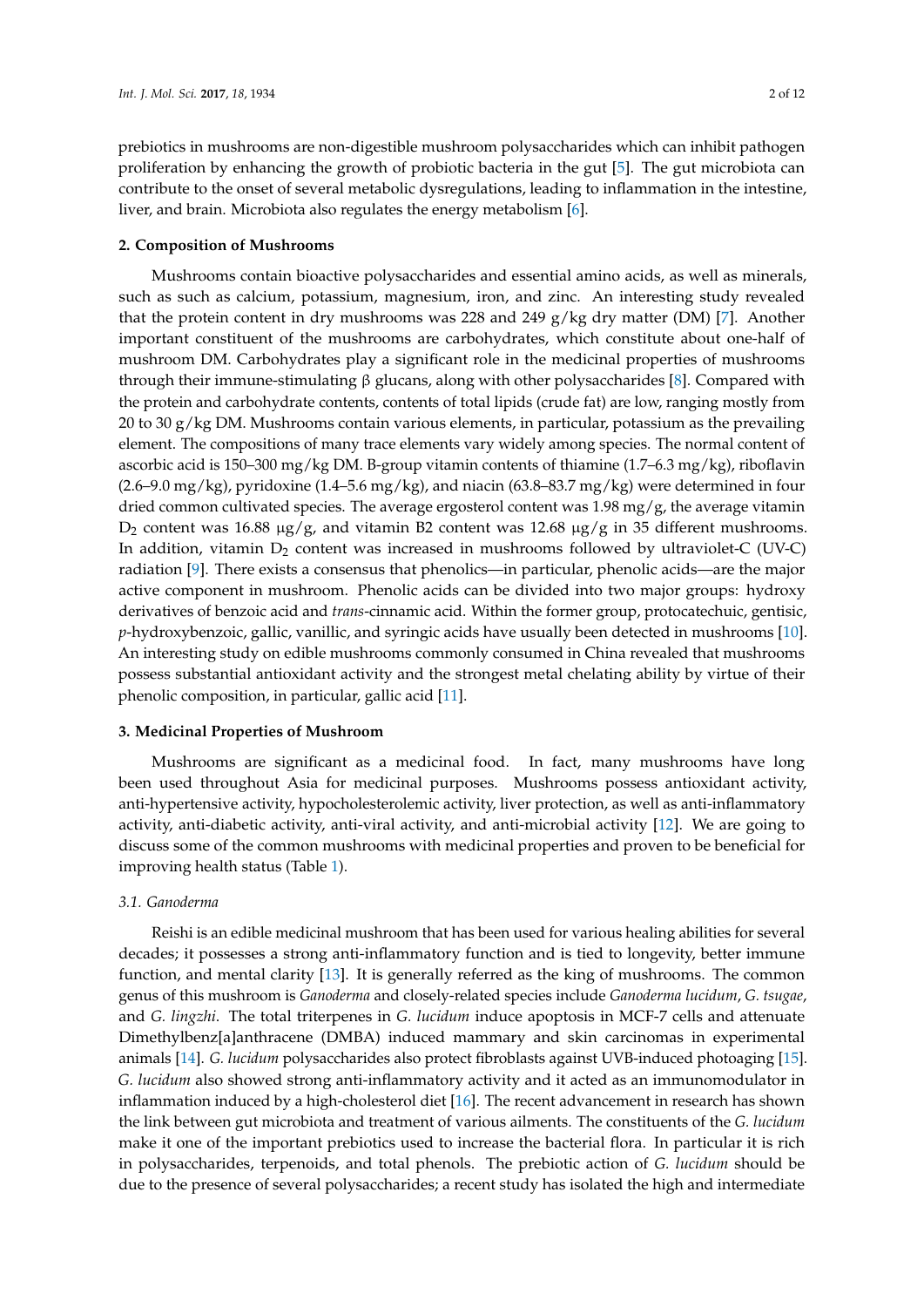polysaccharides and shown to be responsible for its prebiotic action. The specific type of polysaccharide present is the β-D-glucan polysaccharide. There are several types of polysaccharides present in *Ganoderma lucidium* polysaccharides A, B, and C in a ratio of 2.5:72.5:25. The chief sugars found in polysaccharides are rhamnose, D-galactose, and glucose and galactose. *Ganoderma* also contains water-soluble polysaccharides with anti-tumor properties. Polysaccharides BN3C, 4 (glucose and arabinose at molar ratio of 4:1) found in *Ganoderma* can boost and synthesize the metabolism of nucleic acid protein. The polysaccharides, G-I (β-D-glucan) and GL-1, for example, have both been shown to inhibit sarcoma. A fermentation study has found that fermentation of *Ganoderma lucidum* extracts have shown prebiotic ability of polysaccharides in increasing the number of *Bifidobacteria*. The potential prebiotic effect of the *G. lucidum* extract in batch-culture fermentation based on increments in the growth of bacteria used (0.4–1.5 log10 CFU/mL) after 18 h of fermentation [\[17\]](#page-9-2). Supplementation of *G. lucidum* polysaccharide strain S<sub>3</sub> (GLPS<sub>3</sub>) increased the relative abundance of the beneficial bacteria such as *lactobacillus*, *roseburia*, and *lachnospiraceae* [\[18\]](#page-9-3). GLPS<sup>3</sup> inhibits pancreatitis through microbiota regulation. In a similar way, two other species of reishi mushroom possess several pharmacological properties, including antioxidant [\[19\]](#page-9-4), antitumor [\[20\]](#page-9-5), and hepatoprotective activities [\[21\]](#page-9-6). In an interesting study ethanolic extract of *G. lucidum* showed an appreciable amount of antioxidant compounds and also good free radical scavenging effects of different free radicals. The study shows that *G. lucidum* compounds can be better antioxidant supplements for nutrients [\[22\]](#page-9-7). This may be due to the rich phenolic contents of *G. lucidum*.

#### *3.2. Chaga Mushroom*

Chaga mushroom is another promising candidate in the field of medicinal mushrooms. The major constituents are betulinic acid derivatives and melano-glucan complexes, and chaga have traditionally been boiled to make a tea, which is drunk to treat a range of conditions, including cancers, viral and bacterial infections, and gastro-intestinal disorders [\[23,](#page-9-8)[24\]](#page-9-9). *Inonotus obliquus* belongs to higher basidiomycetes of chaga medicinal mushrooms. *Inonotus obliquus* presented protective effects against the oxidative stress in liver induced by *tert*-butyl hydroperoxide in primary-cultured rat hepatocytes. The above said property maybe due to its ability to scavenge the free radicals and thereby it inhibits the leakage of liver marker enzymes as a result of liver damage [\[25\]](#page-9-10). The high total phenolic contents maybe the reason for its strong antioxidant activity. Like several other mushrooms, *I. obliquus* also possesses anti-cancer activity. The ergosterol peroxide from *I. obliquus* exhibits anti-cancer activity by down-regulation of the β-catenin pathway in colorectal cancer and it shows that it down-regulated β-catenin signaling, which exerted anti-proliferative and pro-apoptotic activities in colorectal cancer (CRC) cells. This proves that *I. obliquus* can be developed as promising medicine to treat colon cancer [\[26\]](#page-9-11). With context to this; another study shows that ethanolic extract of *Innotus obliquus* induces G1 cell cycle arrest in HT-29 human colon cancer cells [\[27\]](#page-9-12). The biological activity of the *Inonotus obliquus* is mainly due to the presence of several polysaccharides, the polysaccharides of *Inonotus obliquus* mainly constitutes the following sugars: rhamnose, arabinose, xylose, mannose, glucose, and galactose. An interesting study finds that *Inonotus obliquus* polysaccharide (IOP) contains polysaccharide content of 98.6%, and Man, Rha, Glu, Gal, Xyl, and Ara in a ratio of 9.8:13.6:29.1:20.5:21.6:5.4 as monosaccharide. The study reveals that IOP induce changes in the gut microbiota and increased the Bacteroidetes at the phylum level, and brings the changes towards a healthy bacterial profile. The experiment was carried with three different doses of IOP 0.1, 0.2, and  $0.4$  g/kg/day. The result of the study states that the predominant phylum was Bacteroidetes, normal control (NC) shows 65.05%, 47.47% in model control (MC) group. The composition of Bacteroidetes was increased about 4.55%, 9.56%, 17.48%, and 20.81% in IOP-L, IOP-M, IOP-H, and Qingyilidan granule treated (PC) groups, respectively. The PC group (Qingyilidan granule) is the standard compared with the three different doses of IOP [\[28\]](#page-9-13).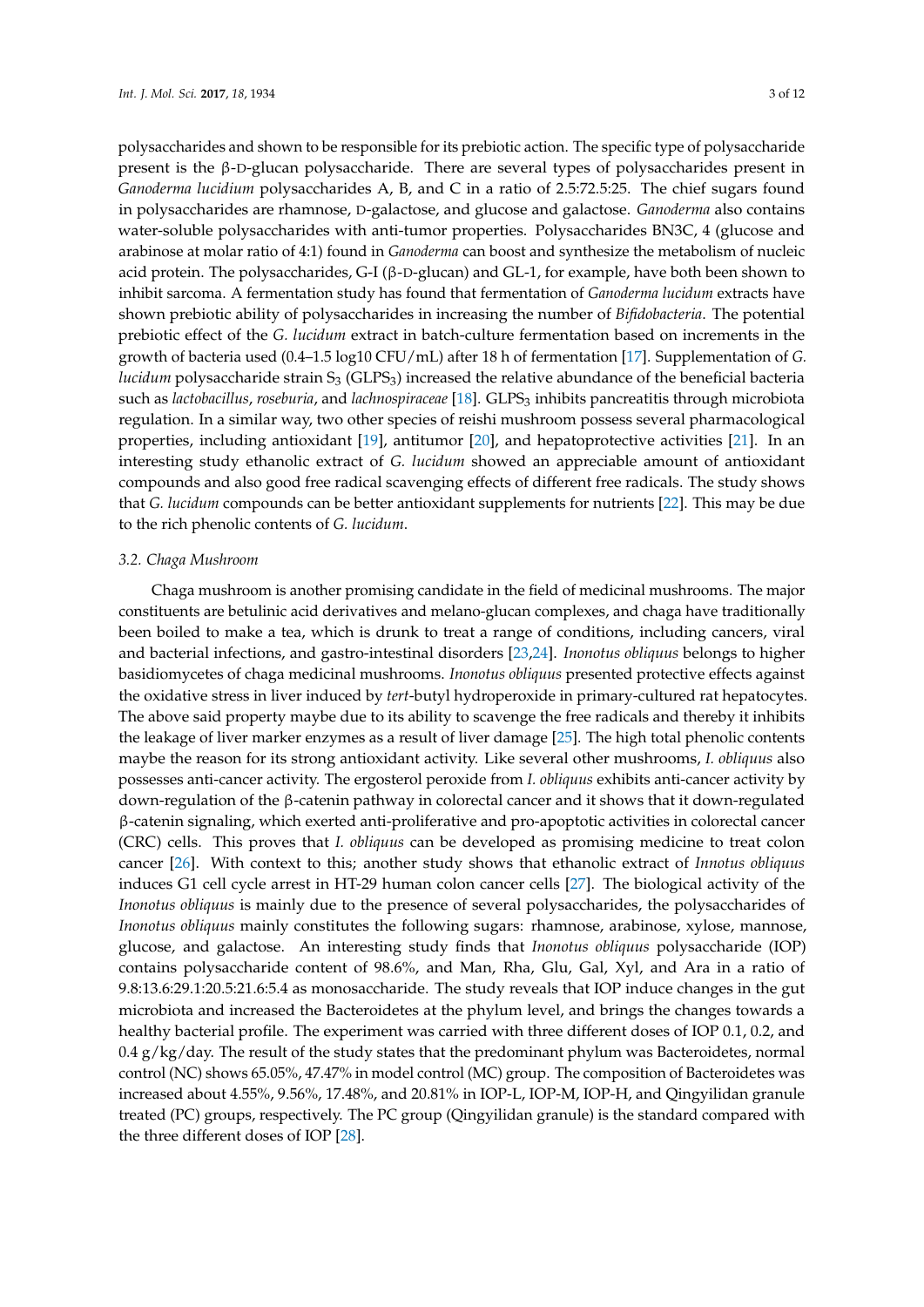Like other mushrooms, *Coriolus* is also rich in polysaccharides and used as traditional medicine to treat cancer, AIDS, and some fungal infections. *C. versicolor* shows in vivo and in vitro anti-tumor and anti-metastasis effects on mouse mammary 4T1 carcinoma [\[29\]](#page-9-14). A remarkable immunomodulatory effect was reflected by the augmentation of IL-2, 6, 12, Tumor necrosis factor-α (TNF-α), and interferon-gamma (IFN-γ) productions from the spleen lymphocytes of *C. versicolor*-treated tumor-bearing mice. Ternatin, a cyclic peptide isolated from corioulus versicolor, and its derivative found to suppress hyperglycemia and hepatic fatty acid synthesis in diabetic Kuo Kondo yellow obese (KK-A(y)) mice. The main finding of this study proves that *C. versicolor* has lowered glucose, and triglycerides significantly (*p* < 0.05) and Sterol regulatory element-binding protein-1c (SREBP-1c) mRNA level in hepatoma 1-6 (Hepa1-6) hepatocyte cells was reduced, but not significantly [\[30\]](#page-9-15). The SREBP-1c is an insulin-dependent molecule that regulates de novo lipogenesis.The positive regulation on the SREBP-1c can directly regulates hyperglycemia and fatty acid synthesis via insulin signaling. Polysaccharopeptide (PSP) is the polysaccharide present in *Coriolus versicolor*. It is a heteropolysaccharide with β-1,3-glucan with β-1,6 branches. The previous study has also reported that PSP modified *Bifidobacterium* spp. and *Lactobacillus* spp. and by that it regulates the human microbiome [\[31\]](#page-9-16). Another study also reported that polysaccharopeptide (PSP) from *Trametes versicolor* can alter the bacterial flora. In this experiment they have healthy human for a clinical trial. In PSP group provided 1200 mg, three times daily on an empty stomach during days 1 to 14. The results of the study states that PSP regulated microbiome composition by eliciting host responses that, in turn, regulated the microbiome [\[32\]](#page-9-17). A recent study showed the chemical analyses of *Coriolus versicolor* extract revealed a high amount of total phenolics in *C. versicolor,* 25.8  $\pm$  1.4 mg·g<sup>-1</sup> [\[33\]](#page-9-18). It also shows a strong antioxidant activity in the experiment.

#### *3.4. Maitake*

Maitake with polysaccharides as principle constituents has been reported to strongly interact with the immune system. The mushroom *Grifola frondosa* contains starch, natural oligofructoses, fructo-oligosacharides (FOS), lactulose, galactomannan, and indigestible polydextrose, indigestible dextrin and β-glucan. *Grifola frondosa* is a species of maitake and its D-fraction is rich in proteoglucan, which has long been exclusively attributed to their immune-stimulatory capacity. In particular, it decreases cell viability, increases cell adhesion, and reduces the migration and invasion of mammary tumor cells, generating a less aggressive cell behavior in a murine model of breast cancer [\[34\]](#page-10-0). *G. frondosa* also inhibits hepatocellular carcinoma by inhibiting proliferation, inducing cell cycle arrest, and inducing apoptosis in Hep3B hepatoma cells [\[35\]](#page-10-1). *G. frondosa* also shows anti-cancer activity on B16 melanoma cells [\[36\]](#page-10-2). *Cordyceps* is an important mushroom of this group can benefit via metabolic efficiency increase (fat metabolism) and helps to prevent the host from viral infections by its ability to synthesize nucleoside derivatives.

#### **4. Gut Microbiota-Associated Health Benefits**

Human gut microbiota contains more than ten trillion microorganisms, with 1000 species of known bacteria, with more than 3 million genes (150 times more than human genes) [\[37\]](#page-10-3). The human gut microbiota has become the subject of extensive research in recent years and our knowledge of the inhabitant species and its functioning increased [\[38\]](#page-10-4). The normal human gut microbiota comprises two major phyla, namely Bacteroidetes and Firmicutes. The microbiota of the gut helps to digest the foods which cannot be digested by stomach and intestine enzymes. It plays an important role in the immune system, performing a barrier effect. Gut barrier function is defined as the ability of the gut to protect the gut from harmful substances and control the intake across the mucosa. The barrier function is classified into physical (mucous layer, intestinal epithelial cells), chemical (gastric acid, digestive enzyme, and bile acid), biological (lymphocytes and immunoglobulin A), and immunological barriers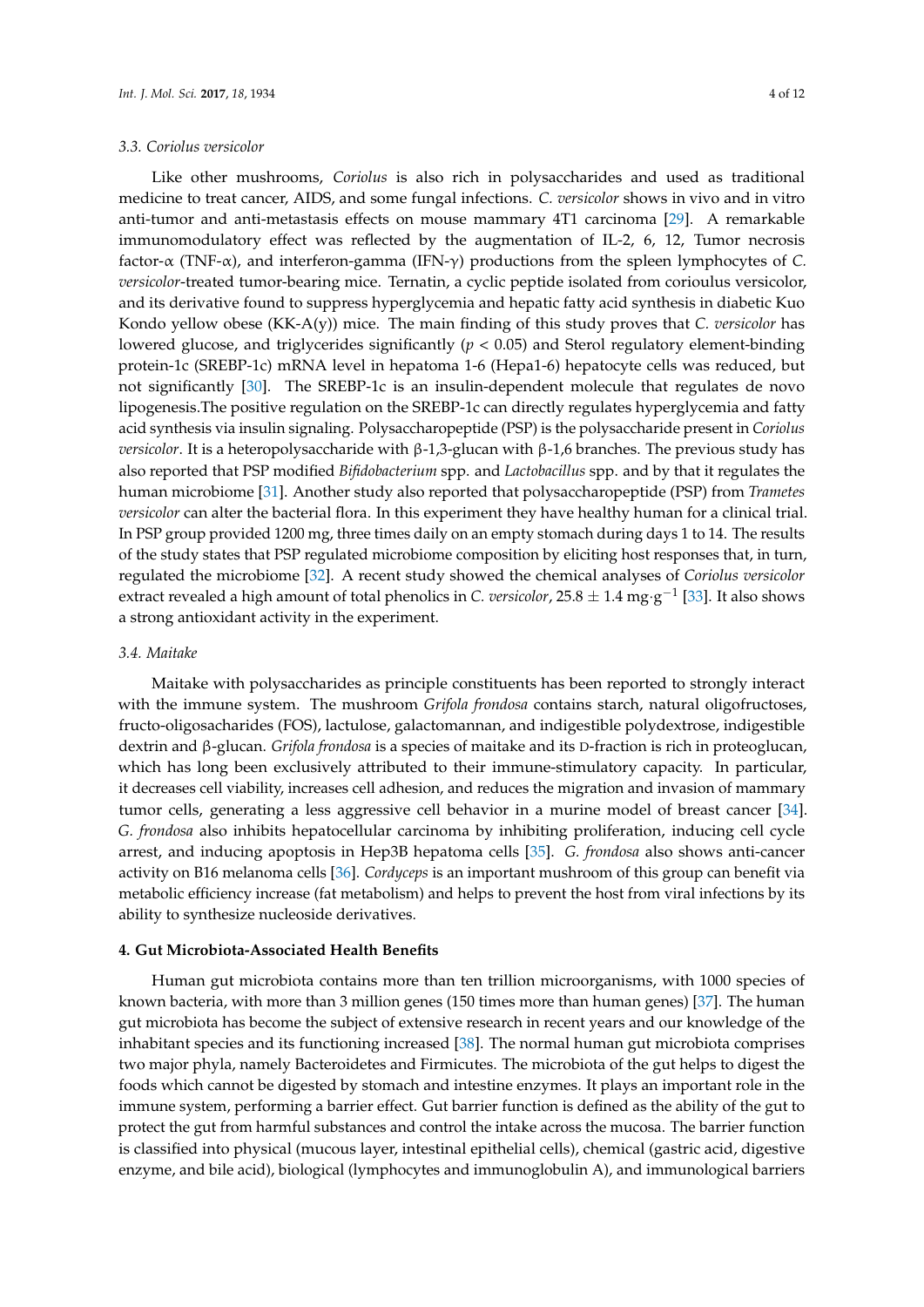(intestinal flora). It helps with the production of some vitamins (B and K). A regular healthy balanced diet has been shown to maintain a stable and healthy gut microbiota and reduce the risk of numerous diseases [\[39\]](#page-10-5). The gut microbiota largely derives their nutrients from dietary carbohydrates. The link between diet, gut microbiota, and health has been elegantly shown in animal models [\[40\]](#page-10-6). Animal diets changed from low fat/fiber rich plant diets to high fat/high sugar diets showed a significant decrease in Bacteroidetes phylum with an increase in Bacilli and Erysipelotrichi from the Firmicutes phylum [\[41\]](#page-10-7).

There are many recent studies focusing on health benefits of gut microbiota; for example, a study reveals that prebiotics can regulate the gut microbiota plays a significant role in regulating non-alcoholic fatty liver disease (NAFLD) [\[42\]](#page-10-8). A recent study shows that the gut microbiota plays a protective role in the host defense against pneumococcal pneumonia [\[43\]](#page-10-9). Generally, the microbiota can be activated in favor of host health by various factors, such as probiotics (indicating microorganisms stimulate microbiota), prebiotics (food compounds rich in oligosaccharides or polysaccharides), and synbiotics (a combination of probiotics and prebiotics). Prebiotics research is of vital significance in studying the health benefits of gut microbiota [\[44\]](#page-10-10).

Gut microbiota performs several functions which proven to be beneficial to the host including following aspects.

Metabolism of various nutrients: members of the genus *Bacteroides*, known to be a cardinal organism that interferes with carbohydrate metabolism—perform this by expressing enzymes such as glycoside hydrolases, glycosyl transferases, and polysaccharide lyases. The gut microbiota has also been shown to impart a positive impact on lipid metabolism by suppressing the inhibition of lipoprotein lipase activity in adipocytes [\[45\]](#page-10-11). The gut microbiota is rich in protein-metabolizing enzymes that function via the microbial proteinases and peptidases in tandem with human proteinases. Another major metabolic function of the gut microbiota is the synthesis of vitamin K and several components of vitamin B [\[46\]](#page-10-12).

Drug metabolism: the importance of the gut microbiome in determining not only overall health, but also in the metabolism of drugs and xenobiotics, is rapidly emerging. Intestinal microbiota-mediated drug and toxicant metabolism is an unexplored [\[47\]](#page-10-13), but vital, field of study in pharmacology and toxicology.

Regulation of immune system: the gut microbiota contributes to gut immunomodulation in tandem with both the innate and adaptive immune systems [\[48\]](#page-10-14). During the prolonged co-evolution, bacteria and its host developed some interactions governed by the host immune system. In response to intestinal bacteria or their metabolites, a variety of innate immune cells promotes or suppresses T cell differentiation and activation [\[49\]](#page-10-15). Some commensal bacteria or bacterial metabolites enhance or repress host immunity by inducing regulatory T cells. The intestinal epithelial cells between host immune cells and intestinal microbiota contribute to the separation of these populations and modulate host immune responses to intestinal microbiota [\[50\]](#page-10-16).

#### **5. Role of Mushrooms as Prebiotics in Improving the Host's Health**

Prebiotics are substances that induce the growth or action of microorganisms (e.g., bacteria and fungi) that contribute to the well-being of their host [\[51\]](#page-10-17). Prebiotics are identified based on the composition of fibers in them. Some of the commonly-known prebiotic foods are as follows: raw chicory root (64.6%), raw Jerusalem artichoke (31.5%), raw dandelion greens (24.3%), raw garlic (17.5%), and raw onion (8.6%). Apart from those mentioned above, mushrooms are also considered a potential source of prebiotics as they contain different polysaccharides, such as chitin, hemicellulose, mannans, α- and β-glucans, galactans, and xylans [\[52\]](#page-10-18). Mushrooms were found to play a vital role in immunoregulating pneumococcal pneumonia, atherosclerosis, and antitumor activities. In a recent study, researchers have found that white button mushrooms (WB mushrooms) increase microbial diversity and accelerate the resolution of *Citrobacter rodentium* infection in mice [\[53\]](#page-10-19). Specifically, WB mushrooms were reported to stimulate a local inflammatory response, the production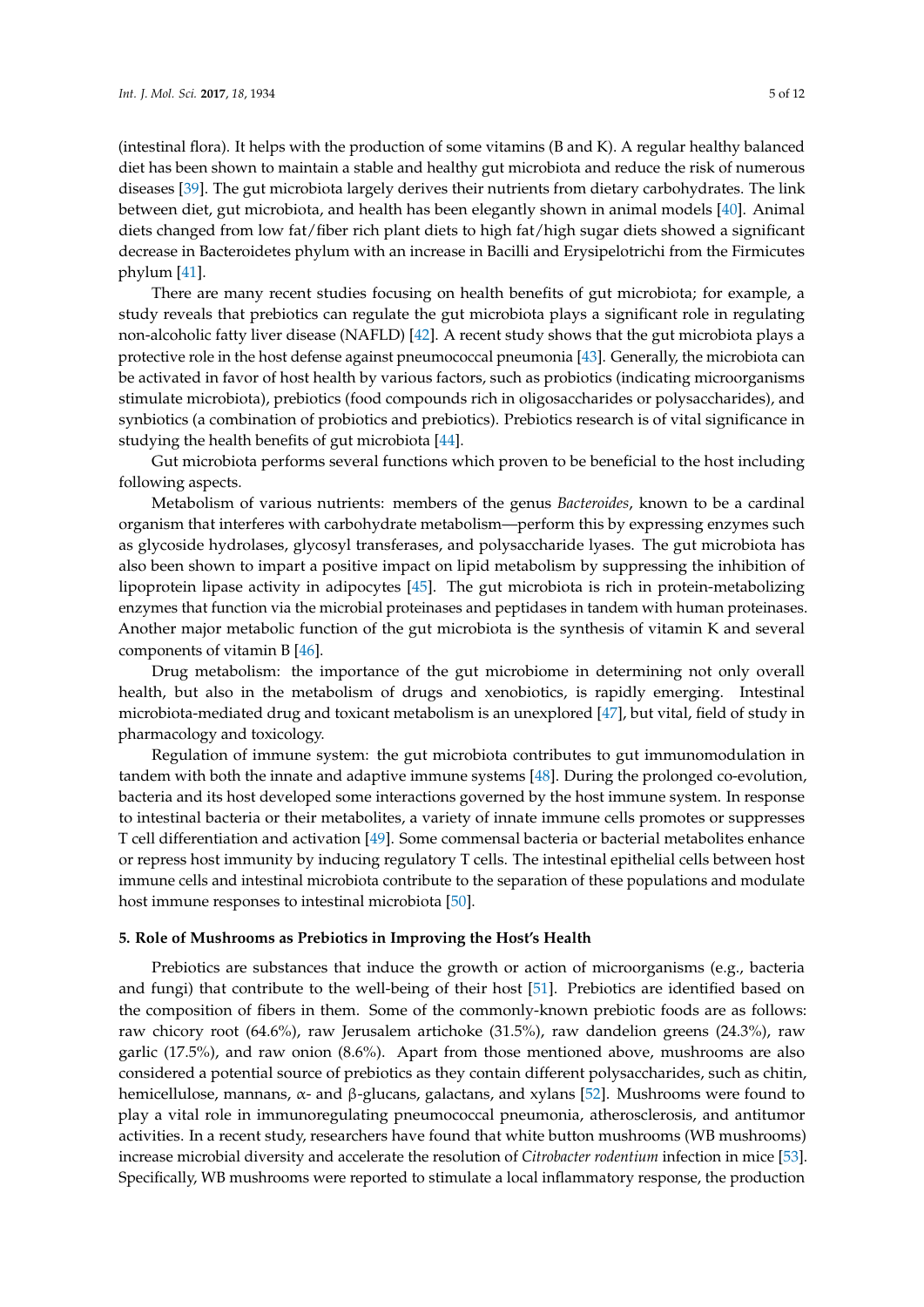of catecholamines, and their metabolites, and changed the composition of the gut flora. The results of their study provide information on biological changes that occur upon WB ingestion are likely to include direct stimulation of the innate immune systems that produce inflammation and affect the composition of the gut flora which improves GI health by limiting the damage that occurs following injury or infection. Another interesting study provides evidence for hypocholesterolemia properties and prebiotic effects of Mexican *Ganoderma lucidum* in C57BL/6 mice. In brief, the study explains significant reduction in lipogenic gene expression (*Hmgcr*, *Fasn*, *Srebp1c*, and *Acaca*) and genes responsible for reverse cholesterol transport (*Abcg5* and *Abcg8*), as well as an increase in *Ldlr* gene expression in the liver and delineate a new source of bioactive compounds with hypocholesterolemic and prebiotic effects [\[54\]](#page-10-20).

*Ganoderma lucidium* (GL) is a frequently mentioned mushroom that has been reported to reduce obesity in mice by modulating the composition of gut microbiota. GL reduces body weight, inflammation, and insulin resistance in mice fed a high-fat diet. The GL not only reverses gut dysbiosis—as indicated by the reduced Firmicutes/Bacteroidetes ratios and endotoxin-bearing Proteobacteria levels—but also alters the intestinal barrier probity and attenuates endotoxemia. The results confirm that GL can be used as a prebiotic agent to prevent gut dysbiosis and obesity-related metabolic disorders in obese individuals. Mushrooms are shown to improve the antioxidant status via microbiome alterations. The consumption of *Agaricus bisporus* mushroom affects the intestinal microbiota composition, performance, and morphology, and antioxidant levels of turkey poults. The results of this study state that *A. bisporus* is able to improve both growth performance and antioxidant activity of turkey poults and it also significantly increased the numbers of lactic acid-producing bacteria and improved the condition of the intestine [\[55\]](#page-10-21).

Gut microbiota composition has been reported to alter the gut barrier, affect adipose tissue proliferation, and affect energy metabolism, all of which can be changed through the use of prebiotics [\[56\]](#page-11-0). *Lentinula edodes*-derived polysaccharide alters the spatial structure of gut microbiota in mice; in brief L2 treatment decreased the gut microbiota's diversity and evenness in the intestine, particularly in the colon and cecum [\[57\]](#page-11-1). Other populations also changed in response to L2 treatment include Proteobacteria, Acidifaciens, *Bacteroides*, *Helicobacter suncus*, and *Alistipes*. Recently some researchers have evaluated the prebiotic properties of edible mushrooms, the selected mushrooms; *Pleurotus ostreatus*, *P. sajor-caju*, and *P. abalonus* represent the bifidogenic effect which can stimulate the growths of *Bifidobacterium bifidum* TISTR 2129, *B. breve* TISTR 2130, *B. animalis* TISTR 2195, and *B. longum* TISTR 2194 [\[58\]](#page-11-2). This study acknowledges that these mushrooms should be studied in future for their assistance in improving hosts health via its prebiotic properties. It is evident that in the above studies that mushroom can act as potential prebiotics to improve the microbiome in favor of host health. There are about 380 or more species of mushrooms that are proven to possess medicinal properties, so a large number of prebiotic sources may be encountered in the future.

Mushroom polysaccharides have been suggested to be potential prebiotics. *Lentinula edodes*-derived polysaccharide rejuvenates mice in terms of immune responses and gut microbiota. L2 reverses the gut microbiota structure, such as the reduced ratio Firmicutes/Bacteroidetes, the increased Bacteroidia, the decreased Bacilli and Betaproteobacteria, the increased Bacteroidaceae, the decreased Lactobacillaceae, and Alcaligenaceae. *Phellinus linteus* has been proved to have anti-tumor properties on skin, lung, and prostate cancer cells. *Phellinus linteus* induces changes in the composition and activity of the gastrointestinal tract microbiota that confer nutritional and health benefits to the host. The *Trametes versicolor* is a polypore mushroom. Polysaccharopeptide from *Trametes versicolor* regulates the gut microbiota to maintain the host health. *Hericium erinaceus* is a Chinese mushroom with nootropic properties that is also known as Lion's Mane. *H. erinaceus* renders changes in the composition and activity of the gastrointestinal tract microbiota that confer nutritional and health benefits to the host.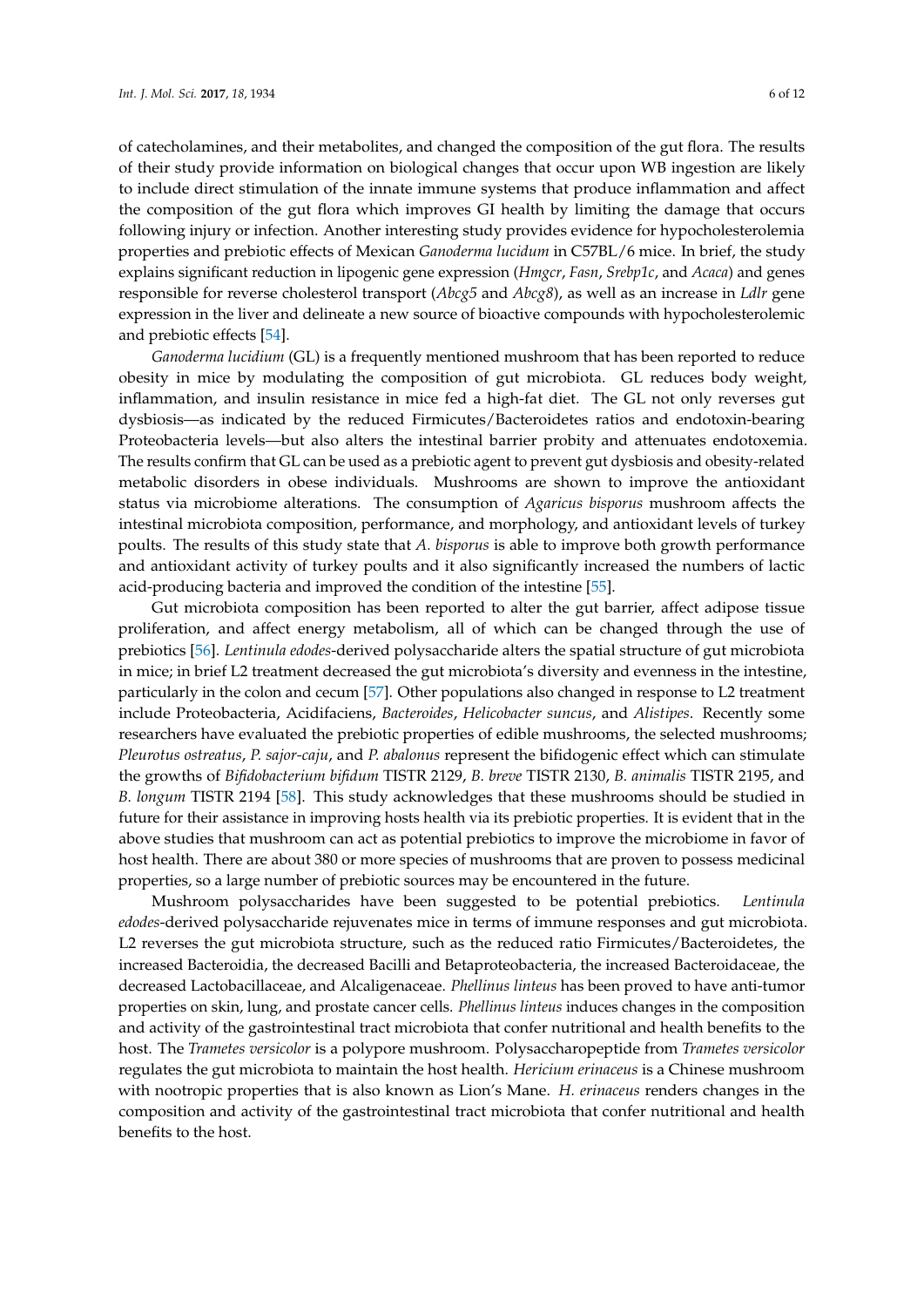#### **6. Conclusions and Future Perspectives**

The traditional medicinal system has used foods as medicines; one such kind of traditional remedy commonly used consists of mushrooms with medicinal properties. There are several edible mushrooms that have significant medicinal metabolites. These mushrooms can make better prebiotics to stimulate the gut microbiota. There are several sources of various prebiotics, such as seaweed, but mushrooms have the advantage of their easy availability and having been studied extensively, when compared to other prebiotics. Mushrooms contain various active polysaccharides and phenolic compounds make it biologically valuable. The gut microbiota comprises of trillions of bacteria that contribute to the nutrient acquisition and energy regulation [\[59\]](#page-11-3). The microorganisms present in the gut play an important role in the health of the digestive system, and also have an influence on the immune system. The immune tissues in the gastrointestinal tract constitute the largest and most complex fraction of the human immune system [\[60\]](#page-11-4). We saw earlier that gut microbiota plays an important role in various factors such as physiology, organ development, and aging. We have also discussed the beneficial effects of gut microbiota in various pathological conditions. The medicinal mushrooms can act as immunomodulatory agents to activate gut microbiota. The current review discusses the important areas in mushrooms regulated gut microbiota in the host's health. We have discussed different mushrooms, their composition, and pharmacological properties, such as antioxidant, hypolipidemic, and atherosclerosis capabilities. We have also discussed some recent research studying the roles of mushrooms in regulating gut microbiota and the mechanism by which mushrooms regulate the gut microbiota. The exact role of the active constituents of some mushrooms are not yet documented and, in the future, a detailed research on the same would add more knowledge to the existing idea regarding the role of mushrooms in gut microbiota regulation and imparting health benefits.

As we saw earlier, microbiota play a significant role in human health and disease; often they are referred to as the "forgotten organ". So far the research on the regulation of microbiota by various mushrooms has been insufficiently studied. Future studies on gut microbiota studies may include (1) analysis of functional composition of beneficial gut microbiota; (2) the genomic analysis of the gut microbiota and the changes happened at the genetic level of the microbiota upon the mushroom feeding (metagenomics or ecogenomics); (3) the exact mechanism by how the change in the microbial population affects the pathological conditions; (4) detailed study on the immune interaction of the host with the microbiota; (5) the role of mushrooms in balancing the microbiota to maintain the healthy host; (6) the pharmacokinetics and drug toxicity of the medicines should be studied for the effects of microbiome on it; (7) analysis of the microbial population in the early and later pathological stages; and (8) characterization of the global microbiota and how the different diets affect the microbial community. Apart from all the above directions researchers are also interested in studies related to restoring the microbial balance. An interesting study has found that donating the healthy microbiota from a donor to the host affected by *Clostridium difficile*-associated disease (CDAD) can improve the health condition. Treatment for two weeks significantly prevented the dysbiosis and the symptoms associated with CDAD were found to have disappeared [\[61\]](#page-11-5). Even though they achieved the beneficial effects, the host-donor compatibility and the critical risks pre- and post-transplantation of microbiota still remains unclear. This needs to be studied extensively in order to derive a proper conclusion. Overall we have summarized the updated research in the field of prebiotic-induced gut microbiota and its health benefits. The results from the above said directions may open up a great field of disease management.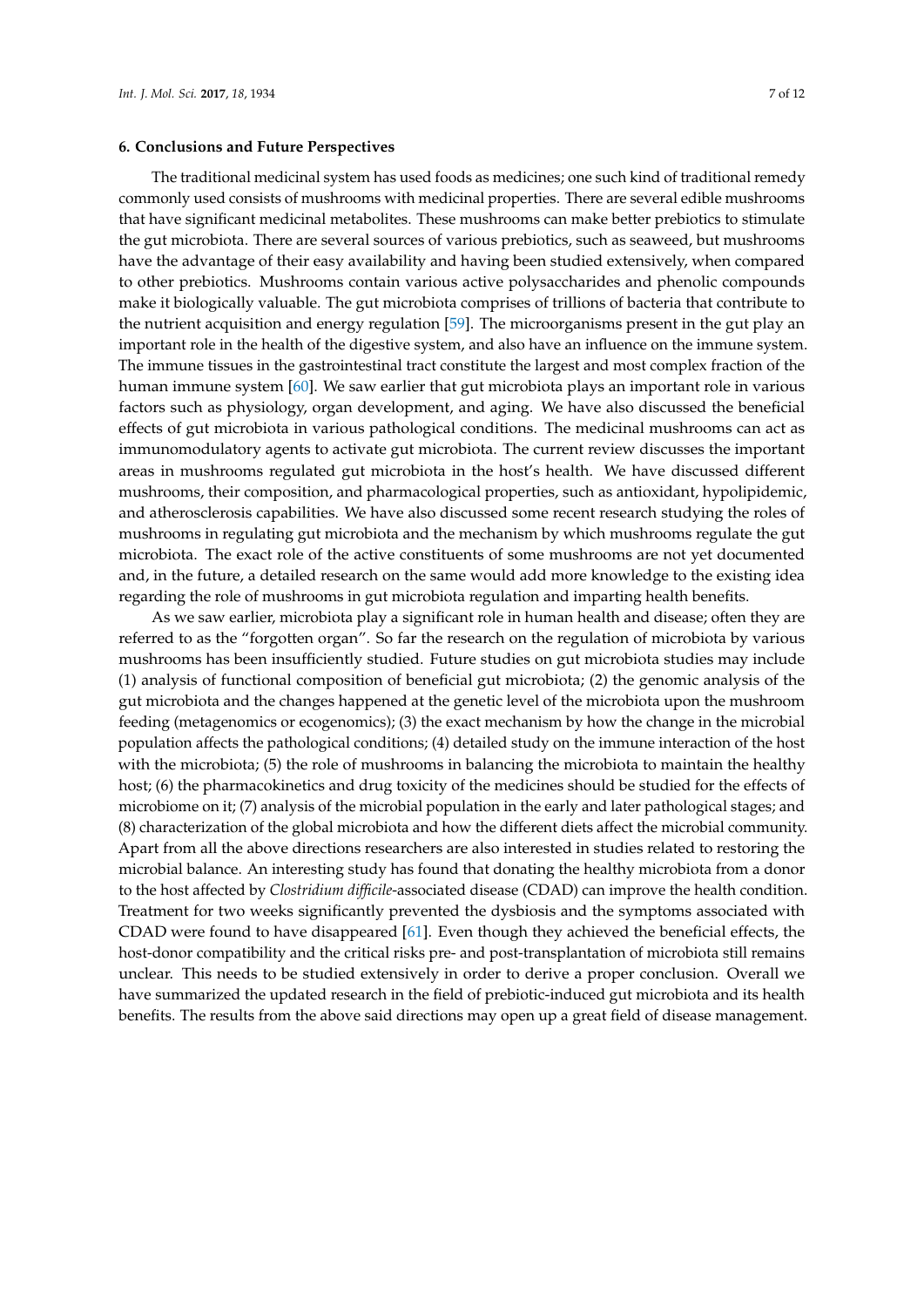<span id="page-7-0"></span>

| <b>Medicinal Mushroom</b> | <b>Active Immunomodulators</b>       | <b>Health Benefits</b>                                                                                                                                                                 | <b>Gut Microbiota Regulation</b>                                                                                                                                                                                                                                  |
|---------------------------|--------------------------------------|----------------------------------------------------------------------------------------------------------------------------------------------------------------------------------------|-------------------------------------------------------------------------------------------------------------------------------------------------------------------------------------------------------------------------------------------------------------------|
| Grifola frondosa          | MD-fraction Grifolan                 | The Agaricus blazei-based mushroom extract, andosan,<br>protects against intestinal tumorigenesis in A/J Min/+<br>mice [62].                                                           | Andosan may also have influenced the composition and activity of<br>microbiota in the $A/J$ Min/+ mice.                                                                                                                                                           |
| Pleurotus tuberregium     | Polysaccharides                      | Pleurotus tuberregium possesses antihyperglycemic<br>properties and attenuated oxidative stress in diabetic rats<br>on a high-fat diet [63].                                           | There are possible roles of gut microbiota in the<br>polysaccharide-induced attenuation of obesity and hyperglycemia.                                                                                                                                             |
| Ganoderma lucidum         | GLP(AI), Ganopoly,<br>Ganoderans     | Ganoderma lucidum reduces obesity in mice by modulating<br>the composition of the gut microbiota [64].                                                                                 | GL has decreased Firmicutes-to-Bacteroidetes ratios.<br>Reduced endotoxin-bearing Proteobacteria levels.<br>It also maintains intestinal barrier integrity and reduces metabolic<br>endotoxemia.                                                                  |
| Polyporus umbellatus      | Polysaccharides                      | Integrative fungal solutions for protecting bees [65].                                                                                                                                 | Increases the intestinal microbiome to regulate host health.                                                                                                                                                                                                      |
| Phellinus linteus         | Polysaccharides                      | Anti-diabetic potential [66].                                                                                                                                                          | Phellinus linteus induces changes in the composition and activity of<br>the gastrointestinal tract microbiota that confer nutritional and<br>health benefits to the host.                                                                                         |
| Trametes versicolor       | Krestin (PSK), PSP                   | Prevents host from diarrhea, Clostridium difficile infection,<br>and inflammatory bowel disease [32].                                                                                  | Polysaccharopeptide from Trametes versicolor regulates the gut<br>microbiota to maintain the host health.                                                                                                                                                         |
| Hericum erinaceus         | Galactoxyloglucan-protein<br>complex | Hericum erinaceus possesses anti-cancer,<br>immuno-modulating, hypolipidemic, antioxidant and<br>neuro-protective activities [67].                                                     | Hericum erinaceus renders changes in the composition and activity of<br>the gastrointestinal tract microbiota that confer nutritional and<br>health benefits to the host.                                                                                         |
| Agaricus bisporus         | Polysaccharides                      | Anti-bacterial property [53].                                                                                                                                                          | White button mushrooms increase microbial diversity and accelerate<br>the resolution of citrobacter rodentium infection in mice.                                                                                                                                  |
| Fomitopsis officinalis    | Polysaccharides                      | Fomitopsis officinalis acts as an insulin sensitizer in glucose<br>tolerance tests and regulates hyperglycemia in mice with<br>non-insulin-dependent diabetes [68].                    | Exact action on gut microbiota is yet to be discovered.                                                                                                                                                                                                           |
| Lentinula edodes          | Lentinan, KS-2                       | Lentinula edodes-derived polysaccharide rejuvenates mice<br>in terms of immune responses and gut microbiota [69].                                                                      | L2 reverses the gut microbiota structure, such as the reduced ratio<br>Firmicutes/Bacteroidetes, the increased Bacteroidia, the decreased<br>Bacilli and Betaproteobacteria, the increased Bacteroidaceae, the<br>decreased Lactobacillaceae, and Alcaligenaceae. |
| Fomes fomentarius         | Polysaccharides                      | Fomes fomentarius is used to cure various ailments such as<br>dysmenorrhoea, hemorrhoids, bladder disorders, pyretic<br>diseases, treatment of coughs, cancer, and rheumatism<br>[70]. | The exact role in regulating gut microbiota is not yet elucidated well.                                                                                                                                                                                           |
| Schizophyllum commune     | Schizophyllan, Sonifilan, SPG        | Used as an immune modulator [71].                                                                                                                                                      | The exact role in regulating gut microbiota is not yet elucidated well.                                                                                                                                                                                           |

**Table 1.** List of important medicinal mushrooms and their pharmacological benefits.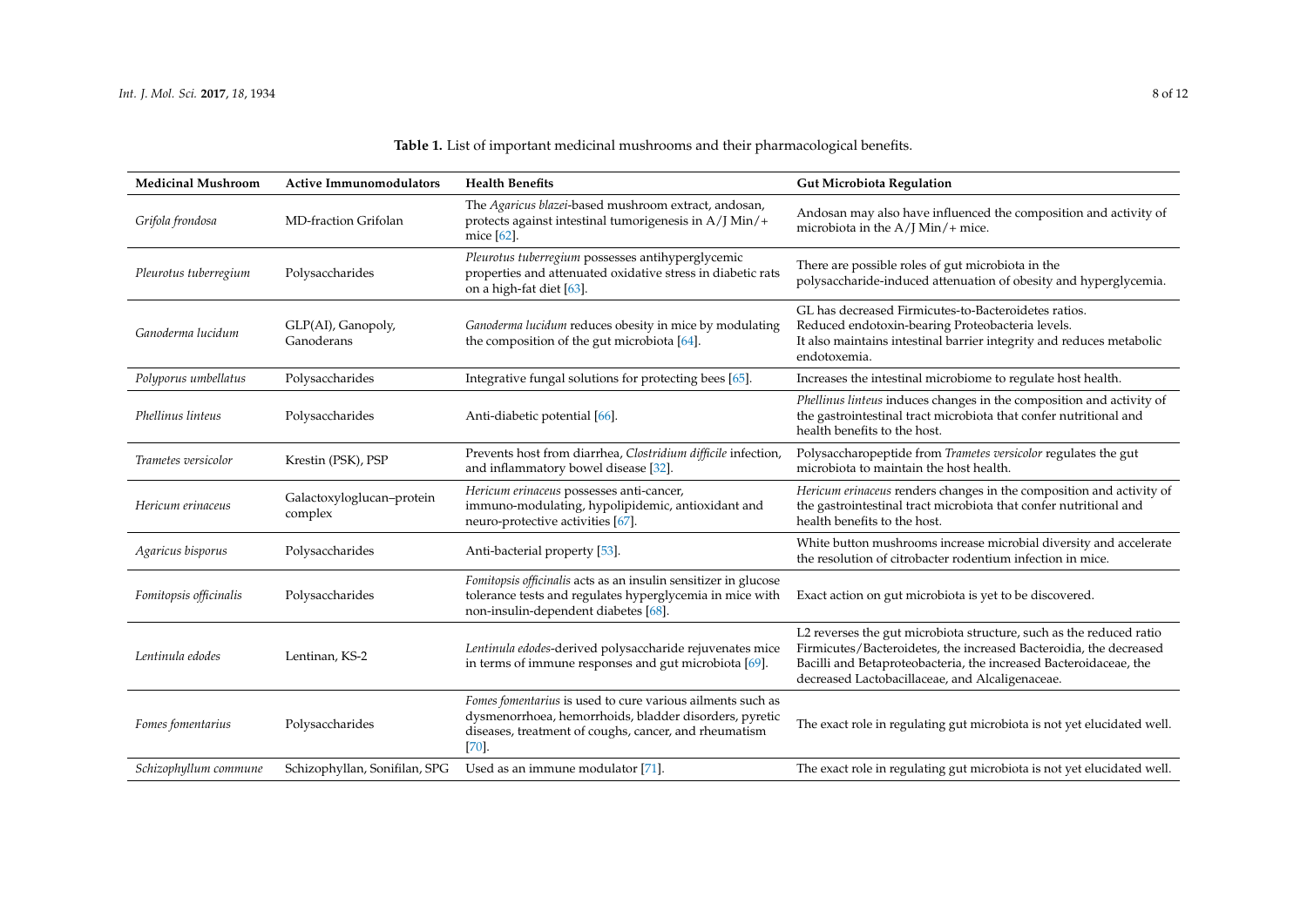**Acknowledgments:** The authors thank Beijing Normal University–Hong Kong Baptist University United International College, Zhuhai, Guangdong, China for data collection and providing a space to prepare the review. The work was funded by grants UIC 201627 and UIC 201714 from the Beijing Normal University–Hong Kong Baptist University United International College, Zhuhai, Guangdong, China.

**Author Contributions:** Muthukumaran Jayachandran and Baojun Xu have designed the concept, organized the writing, and proofread the review, and Jianbo Xiao has edited and proofread the review.

**Conflicts of Interest:** The authors declare no conflict of interest.

## **Abbreviations**

| DM            | Diabetes Mellitus                   |
|---------------|-------------------------------------|
| UV-C          | Ultraviolet-C                       |
| <b>DMBA</b>   | Dimethylbenzanthracene              |
| MCF-7         | Michigan Cancer Foundation-7 Cells  |
| GLPS3         | G. lucidum Polysaccharide Strain S3 |
| $II - 2$      | Interleukin-2                       |
| TNF- $\alpha$ | Tumor Necrosis Factor- $\alpha$     |
| IFN- $\gamma$ | Interferon- $\gamma$                |
| <b>NAFLD</b>  | Non-Alcoholic Fatty Liver Disease   |
| GI            | Gastrointestinal                    |
| WB mushroom   | White Button Mushroom               |

### **References**

- <span id="page-8-0"></span>1. Rathee, S.; Rathee, D.; Rathee, D.; Kumar, V.; Rathee, P. Mushrooms as therapeutic agents. *Rev. Bras. Farmacogn.* **2012**, *22*, 457–474. [\[CrossRef\]](http://dx.doi.org/10.1590/S0102-695X2011005000195)
- <span id="page-8-1"></span>2. Abugri, D.; McElhenney, W.H.; Willian, K.R. Fatty acid profiling in selected cultivated edible and wild medicinal mushrooms in the Southern United States. *J. Exp. Food Chem.* **2016**, *2*, 1–7. [\[CrossRef\]](http://dx.doi.org/10.4172/2472-0542.1000108)
- <span id="page-8-2"></span>3. Mhanda, F.N.; Kadhila-Muandingi, N.P.; Ueitele, I.S.E. Minerals and trace elements in domesticated Namibian Ganoderma species. *Afr. J. Biotechnol.* **2015**, *14*, 3216–3218. [\[CrossRef\]](http://dx.doi.org/10.5897/AJB2015.14573)
- <span id="page-8-3"></span>4. De Sousa, V.M.C.; Dos Santos, E.F.; Sgarbieri, V.C. The importance of prebiotics in functional foods and clinical practice. *Food Nutr. Sci.* **2011**, *2*, 4. [\[CrossRef\]](http://dx.doi.org/10.4236/fns.2011.22019)
- <span id="page-8-4"></span>5. Bhakta, M.; Kumar, P. Mushroom polysaccharides as a potential prebiotics. *Int. J. Health Sci. Res.* **2013**, *3*, 77–84. [\[CrossRef\]](http://dx.doi.org/10.1016/j.bcdf.2015.11.001)
- <span id="page-8-5"></span>6. Cani, P.D.; Delzenne, N.M. The role of the gut microbiota in energy metabolism and metabolic disease. *Curr. Pharm. Des.* **2009**, *15*, 1546–1558. [\[CrossRef\]](http://dx.doi.org/10.2174/138161209788168164) [\[PubMed\]](http://www.ncbi.nlm.nih.gov/pubmed/19442172)
- <span id="page-8-6"></span>7. Petrovska, B. Protein fraction of edible Macedonian mushrooms. *Eur. Food Sci. Technol.* **2001**, *212*, 469–472. [\[CrossRef\]](http://dx.doi.org/10.1007/s002170000285)
- <span id="page-8-7"></span>8. Batbayar, S.; Lee, D.H.; Kim, H.W. Immunomodulation of fungal β-glucan in host defense signaling by dectin-1. *Biomol. Ther.* **2012**, *20*, 433–445. [\[CrossRef\]](http://dx.doi.org/10.4062/biomolther.2012.20.5.433) [\[PubMed\]](http://www.ncbi.nlm.nih.gov/pubmed/24009832)
- <span id="page-8-8"></span>9. Huan, G.; Cai, W.; Xu, B. Vitamin  $\mathrm{D}_2$ , ergosterol, and vitamin  $\mathrm{B}_2$  content in commercially dried mushrooms marketed in China and increased vitamin D<sub>2</sub> content following UV-C irradiation. Int. J. Vitam. Nutr. Res. **2016**, *21*, 1–10. [\[CrossRef\]](http://dx.doi.org/10.1024/0300-9831/a000294) [\[PubMed\]](http://www.ncbi.nlm.nih.gov/pubmed/27866467)
- <span id="page-8-9"></span>10. Robbins, R.J. Phenolic acids in foods: An overview of analytical methodology. *J. Agric. Food Chem.* **2003**, *51*, 2866–2887. [\[CrossRef\]](http://dx.doi.org/10.1021/jf026182t) [\[PubMed\]](http://www.ncbi.nlm.nih.gov/pubmed/12720366)
- <span id="page-8-10"></span>11. Islam, T.; Yu, X.; Xu, B. Phenolic profiles, antioxidant capacities and metal chelating ability of edible mushroom commonly consumed in China. *LWT Food Sci. Technol.* **2016**, *72*, 423–431. [\[CrossRef\]](http://dx.doi.org/10.1016/j.lwt.2016.05.005)
- <span id="page-8-11"></span>12. Rai, M.; Tidke, G.; Wasser, S.P. Therapeutic potential of mushrooms. *Nat. Prod. Radiance* **2005**, *4*, 246–257.
- <span id="page-8-12"></span>13. Nahata, A. *Ganoderma lucidum*: A potent medicinal mushroom with numerous health benefits. *Pharm. Anal. Acta* **2013**, *4*, 10. [\[CrossRef\]](http://dx.doi.org/10.4172/2153-2435.1000e159)
- <span id="page-8-13"></span>14. Smina, T.P.; Nitha, B.; Devasagayam, T.P.; Janardhanan, K.K. *Ganoderma lucidum* total triterpenes induce apoptosis in MCF-7 cells and attenuate DMBA induced mammary and skin carcinomas in experimental animals. *Mutat. Res.* **2017**, *813*, 45–51. [\[CrossRef\]](http://dx.doi.org/10.1016/j.mrgentox.2016.11.010) [\[PubMed\]](http://www.ncbi.nlm.nih.gov/pubmed/28010928)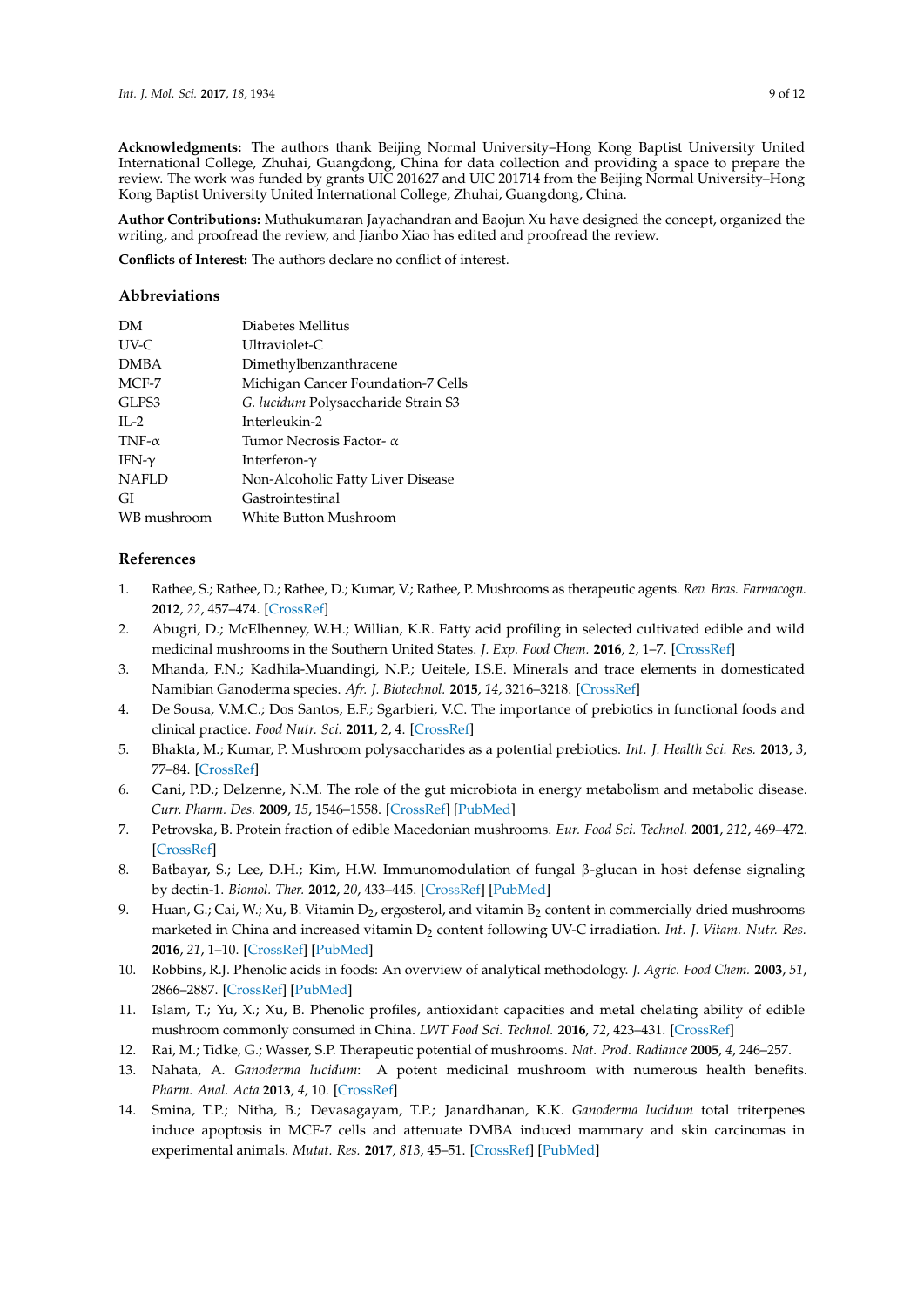- <span id="page-9-0"></span>15. Zeng, Q.; Zhou, F.; Lei, L.; Chen, J.; Lu, J.; Zhou, J.; Cao, K.; Gao, L.; Xia, F.; Ding, S.; et al. *Ganoderma lucidum* polysaccharides protect fibroblasts against UVB-induced photoaging. *Mol. Med. Rep.* **2016**, *15*, 111–116. [\[CrossRef\]](http://dx.doi.org/10.3892/mmr.2016.6026) [\[PubMed\]](http://www.ncbi.nlm.nih.gov/pubmed/27959406)
- <span id="page-9-1"></span>16. Wu, Y.S.; Ho, S.Y.; Nan, F.H. *Ganoderma lucidum* β 1,3/1,6 glucan as an immunomodulator in inflammation induced by a high-cholesterol diet. *BMC Complement. Altern. Med.* **2016**, *16*, 500. [\[CrossRef\]](http://dx.doi.org/10.1186/s12906-016-1476-3) [\[PubMed\]](http://www.ncbi.nlm.nih.gov/pubmed/27912745)
- <span id="page-9-2"></span>17. Shuhaimi, Y.S.; Arbakariya, M.; Fatimah, A.; Khalilah, A.B.; Anas, A.K.; Yazid, A.M. Effect of *Ganoderma lucidum* polysaccharides on the growth of *Bifidobacterium* spp. as assessed using Real-time PCR. *Int. Food Res. J.* **2012**, *19*, 1199–1205.
- <span id="page-9-3"></span>18. Li, K.; Zhuo, C.; Teng, C.; Yua, S.; Wang, X.; Hu, Y.; Ren, G.; Yu, M.; Qu, J. Effects of *Ganoderma lucidum* polysaccharides on chronic pancreatitis and intestinal microbiota in mice. *Int. J. Biol. Macromol.* **2016**, *93*, 904–912. [\[CrossRef\]](http://dx.doi.org/10.1016/j.ijbiomac.2016.09.029) [\[PubMed\]](http://www.ncbi.nlm.nih.gov/pubmed/27616696)
- <span id="page-9-4"></span>19. Tang, X.; Cai, W.; Xu, B. Comparison of the chemical profiles and antioxidant and antidiabetic activities of extracts from two Ganoderma species (Agaricomycetes). *Int. J. Med. Mushrooms* **2016**, *18*, 609–620. [\[CrossRef\]](http://dx.doi.org/10.1615/IntJMedMushrooms.v18.i7.60) [\[PubMed\]](http://www.ncbi.nlm.nih.gov/pubmed/27649729)
- <span id="page-9-5"></span>20. Wang, X.L.; Ding, Z.Y.; Liu, G.Q. Improved production and antitumor properties of triterpene acids from submerged culture of Ganoderma lingzhi. *Molecules* **2016**, *21*, 1395. [\[CrossRef\]](http://dx.doi.org/10.3390/molecules21101395) [\[PubMed\]](http://www.ncbi.nlm.nih.gov/pubmed/27775633)
- <span id="page-9-6"></span>21. Wu, H.; Tang, S.Z.; Huang, Q. Hepatoprotective effects and mechanisms of action of triterpenoids from lingzhi or reishi medicinal mushroom *Ganoderma lucidum* (Agaricomycetes) on α-amanitin-induced liver injury in mice. *Int. J. Med. Mushrooms* **2016**, *18*, 841–850. [\[CrossRef\]](http://dx.doi.org/10.1615/IntJMedMushrooms.v18.i9.80) [\[PubMed\]](http://www.ncbi.nlm.nih.gov/pubmed/27910775)
- <span id="page-9-7"></span>22. Rajasekaran, M.; Kalaimagal, C. In vitro antioxidant activity of ethanolic extract of a medicinal mushroom, *Ganoderma lucidum*. *J. Pharm. Sci. Res.* **2011**, *3*, 1427–1433.
- <span id="page-9-8"></span>23. Spinosa, R. The chaga storey. *Mycophile* **2006**, *47*, 1–8.
- <span id="page-9-9"></span>24. Hartwell, J.L. *Plants Used against Cancer*; Quartermain Publishing: Lawrence, MA, USA, 1982; 694p.
- <span id="page-9-10"></span>25. Hong, K.B.; Noh, D.O.; Park, Y.; Suh, H.J. Hepatoprotective activity of water extracts from chaga medicinal mushroom, Inonotus obliquus (higher Basidiomycetes) against *tert*-butyl hydroperoxide induced oxidative liver injury in primary cultured rat hepatocytes. *Int. J. Med. Mushrooms* **2015**, *17*, 1069–1076. [\[CrossRef\]](http://dx.doi.org/10.1615/IntJMedMushrooms.v17.i11.70) [\[PubMed\]](http://www.ncbi.nlm.nih.gov/pubmed/26853962)
- <span id="page-9-19"></span><span id="page-9-11"></span>26. Kang, J.H.; Jang, J.E.; Mishra, S.K.; Lee, H.J.; Nho, C.W.; Shin, D.; Jin, M.; Kim, M.K.; Choi, C.; Oh, S.H. Ergosterol peroxide from Chaga mushroom (*Inonotus obliquus*) exhibits anti-cancer activity by down-regulation of the β-catenin pathway in colorectal cancer. *J. Ethnopharmacol.* **2015**, *15*, 303–312. [\[CrossRef\]](http://dx.doi.org/10.1016/j.jep.2015.07.030) [\[PubMed\]](http://www.ncbi.nlm.nih.gov/pubmed/26210065)
- <span id="page-9-12"></span>27. Lee, H.S.; Kim, E.J.; Kim, S.H. Ethanol extract of Innotus obliquus (chaga mushroom) induces G1 cell cycle arrest in HT-29 human colon cancer cells. *Nutr. Res. Pract.* **2015**, *9*, 111–116. [\[CrossRef\]](http://dx.doi.org/10.4162/nrp.2015.9.2.111) [\[PubMed\]](http://www.ncbi.nlm.nih.gov/pubmed/25861415)
- <span id="page-9-13"></span>28. Hu, Y.; Teng, C.; Yu, S.; Wang, X.; Liang, J.; Bai, X.; Dong, L.; Song, T.; Yu, M.; Qu, J. Inonotus obliquus polysaccharide regulates gut microbiota of chronic pancreatitis in mice. *AMB Express* **2017**, *7*, 39. [\[CrossRef\]](http://dx.doi.org/10.1186/s13568-017-0341-1) [\[PubMed\]](http://www.ncbi.nlm.nih.gov/pubmed/28197985)
- <span id="page-9-14"></span>29. Luo, K.W.; Yue, G.G.; Ko, C.H.; Lee, J.K.; Gao, S.; Li, L.F.; Li, G.; Fung, K.P.; Leung, P.C.; Lau, C.B. In vivo and in vitro anti-tumor and anti-metastasis effects of *Coriolus versicolor* aqueous extract on mouse mammary 4T1 carcinoma. *Phytomedicine* **2014**, *21*, 1078–1087. [\[CrossRef\]](http://dx.doi.org/10.1016/j.phymed.2014.04.020) [\[PubMed\]](http://www.ncbi.nlm.nih.gov/pubmed/24856767)
- <span id="page-9-15"></span>30. Kobayashi, M.; Kawashima, H.; Takemori, K.; Ito, H.; Murai, A.; Masuda, S.; Yamada, K.; Uemura, D.; Horio, F. Ternatin, a cyclic peptide isolated from mushroom, and its derivative suppress hyperglycemia and hepatic fatty acid synthesis in spontaneously diabetic KK-A(y) mice. *Biochem. Biophys. Res. Commun.* **2012**, *427*, 299–304. [\[CrossRef\]](http://dx.doi.org/10.1016/j.bbrc.2012.09.045) [\[PubMed\]](http://www.ncbi.nlm.nih.gov/pubmed/23000156)
- <span id="page-9-16"></span>31. Yu, Z.T.; Liu, B.; Mukherjee, P.; Newburg, D.S. *Trametes versicolor* extract modifies human fecal microbiota composition in vitro. *Plant Foods Hum. Nutr.* **2013**, *68*, 107–112. [\[CrossRef\]](http://dx.doi.org/10.1007/s11130-013-0342-4) [\[PubMed\]](http://www.ncbi.nlm.nih.gov/pubmed/23435630)
- <span id="page-9-17"></span>32. Pallav, K.; Dowd, S.E.; Villafuerte, J.; Yang, X.; Kabbani, T.; Hansen, J.; Dennis, M.; Leffler, D.A.; Newburg, D.S.; Kelly, C.P. Effects of polysaccharopeptide from *Trametes versicolor* and amoxicillin on the gut microbiome of healthy volunteers. *Gut Microbes* **2014**, *5*, 458–467. [\[CrossRef\]](http://dx.doi.org/10.4161/gmic.29558) [\[PubMed\]](http://www.ncbi.nlm.nih.gov/pubmed/25006989)
- <span id="page-9-18"></span>33. Matijašević, D.; Pantić, M.; Rašković, B.; Pavlović, V.; Duvnjak, D.; Sknepnek, A.; Nikšić, M. The antibacterial activity of *Coriolus versicolor* methanol extract and its effect on ultrastructural changes of *Staphylococcus aureus* and Salmonella Enteritidis. *Front. Microbiol.* **2016**, *7*, 1226. [\[CrossRef\]](http://dx.doi.org/10.3389/fmicb.2016.01226) [\[PubMed\]](http://www.ncbi.nlm.nih.gov/pubmed/27540376)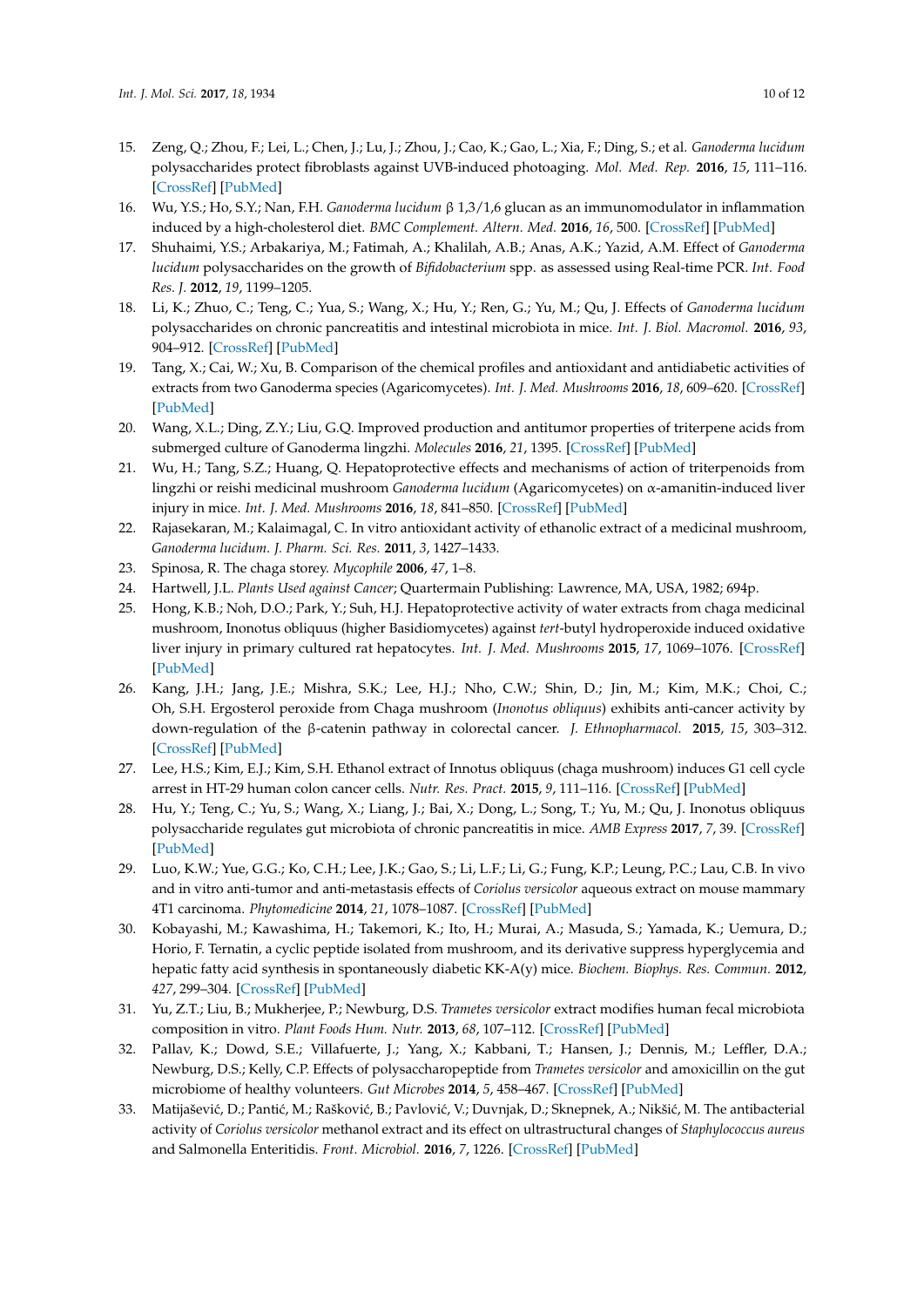- <span id="page-10-0"></span>34. Alonso, E.N.; Ferronato, M.J.; Gandini, N.A.; Fermento, M.E.; Obiol, D.J.; Lopez Romero, A.; Arévalo, J.; Villegas, M.E.; Facchinetti, M.M.; Curino, A.C. Antitumoral effects of D-fraction from *Grifola frondosa* (maitake) mushroom in breast cancer. *Nutr. Cancer* **2017**, *69*, 29–43. [\[CrossRef\]](http://dx.doi.org/10.1080/01635581.2017.1247891) [\[PubMed\]](http://www.ncbi.nlm.nih.gov/pubmed/27892708)
- <span id="page-10-1"></span>35. Lin, C.H.; Chang, C.Y.; Lee, K.R. Cold-water extracts of *Grifola frondosa* and its purified active fraction inhibit hepatocellular carcinoma in vitro and in vivo. *Exp. Biol. Med.* **2016**, *241*, 1374–1385. [\[CrossRef\]](http://dx.doi.org/10.1177/1535370216640149) [\[PubMed\]](http://www.ncbi.nlm.nih.gov/pubmed/27013543)
- <span id="page-10-2"></span>36. Harhaji, L.J.; Mijatović, S.; Maksimović-Ivanić, D.; Stojanović, I.; Momcilović, M.; Maksimović, V.; Tufegdzić, S.; Marjanović, Z.; Mostarica-Stojković, M.; Vucinić, Z.; et al. Anti-tumor effect of *Coriolus versicolor* methanol extract against mouse B16 melanoma cells: In vitro and in vivo study. *Food Chem. Toxicol.* **2008**, *46*, 1825–1833. [\[CrossRef\]](http://dx.doi.org/10.1016/j.fct.2008.01.027) [\[PubMed\]](http://www.ncbi.nlm.nih.gov/pubmed/18313195)
- <span id="page-10-3"></span>37. Phillip, A.; Green, E.S.J.; Voigt, R.M. The gastrointestinal microbiome alcohol effects on the composition of intestinal microbiota. *Alcohol. Res.* **2015**, *37*, 223–236.
- <span id="page-10-4"></span>38. Guinane, C.M.; Cotter, P.D. Role of the gut microbiota in health and chronic gastrointestinal disease: Understanding a hidden metabolic organ. *Ther. Adv. Gastroenterol.* **2013**, *6*, 295–308. [\[CrossRef\]](http://dx.doi.org/10.1177/1756283X13482996) [\[PubMed\]](http://www.ncbi.nlm.nih.gov/pubmed/23814609)
- <span id="page-10-5"></span>39. Conlon, M.A.; Bird, A.R. The impact of diet and lifestyle on gut microbiota and human health. *Nutrients* **2014**, *7*, 17–44. [\[CrossRef\]](http://dx.doi.org/10.3390/nu7010017) [\[PubMed\]](http://www.ncbi.nlm.nih.gov/pubmed/25545101)
- <span id="page-10-6"></span>40. Houghton, D.; Stewart, C.J.; Christopher, P. Gut microbiota and lifestyle interventions in NAFLD. *Int. J. Mol. Sci.* **2016**, *17*, 447. [\[CrossRef\]](http://dx.doi.org/10.3390/ijms17040447) [\[PubMed\]](http://www.ncbi.nlm.nih.gov/pubmed/27023533)
- <span id="page-10-7"></span>41. Clarke, S.F.; Murphy, E.F.; Nilaweera, K. The gut microbiota and its relationship to diet and obesity new insights. *Gut Microbes* **2012**, *3*, 186–202. [\[CrossRef\]](http://dx.doi.org/10.4161/gmic.20168) [\[PubMed\]](http://www.ncbi.nlm.nih.gov/pubmed/22572830)
- <span id="page-10-8"></span>42. Finelli, C.; Tarantino, G. Non-alcoholic fatty liver disease, diet and gut microbiota. *EXCLI J.* **2014**, *13*, 461–490. [\[PubMed\]](http://www.ncbi.nlm.nih.gov/pubmed/26417275)
- <span id="page-10-9"></span>43. Schuijt, T.J.; Lankelma, J.M.; Scicluna, B.P.; Schuijt, T.J.; Lankelma, J.M.; Scicluna, B.P.; de Sousa e Melo, F.; Roelofs, J.J.; de Boer, J.D.; Hoogendijk, A.J.; et al. The gut microbiota plays a protective role in the host defence against pneumococcal pneumonia. *Gut* **2016**, *65*, 575–583. [\[CrossRef\]](http://dx.doi.org/10.1136/gutjnl-2015-309728) [\[PubMed\]](http://www.ncbi.nlm.nih.gov/pubmed/26511795)
- <span id="page-10-10"></span>44. Vyas, U.; Ranganathan, N. Probiotics, prebiotics, and synbiotics: Gut and beyond. *Gastroenterol. Res. Pract.* **2012**, 872716. [\[CrossRef\]](http://dx.doi.org/10.1155/2012/872716) [\[PubMed\]](http://www.ncbi.nlm.nih.gov/pubmed/23049548)
- <span id="page-10-22"></span><span id="page-10-11"></span>45. Jandhyala, S.M.; Talukdar, R.; Subramanyam, C.; Vuyyuru, H.; Sasikala, M.; Reddy, D.N. Role of the normal gut microbiota. *World J. Gastroenterol.* **2015**, *21*, 8787–8803. [\[CrossRef\]](http://dx.doi.org/10.3748/wjg.v21.i29.8787) [\[PubMed\]](http://www.ncbi.nlm.nih.gov/pubmed/26269668)
- <span id="page-10-12"></span>46. Le Blanc, J.G.; Milani, C.; de Giori, G.S. Bacteria as vitamin suppliers to their host: A gut microbiota perspective. *Curr. Opin. Biotechnol.* **2013**, *24*, 160–168. [\[CrossRef\]](http://dx.doi.org/10.1016/j.copbio.2012.08.005) [\[PubMed\]](http://www.ncbi.nlm.nih.gov/pubmed/22940212)
- <span id="page-10-13"></span>47. Kang, M.J.; Kim, H.G.; Kim, J.S.; Oh, D.G.; Um, Y.J.; Seo, C.S.; Han, J.W.; Cho, H.J.; Kim, G.H.; Jeong, T.C.; et al. The effect of gut microbiota on drug metabolism. *Expert Opin. Drug Metab. Toxicol.* **2013**, *9*, 1295–1308. [\[CrossRef\]](http://dx.doi.org/10.1517/17425255.2013.807798) [\[PubMed\]](http://www.ncbi.nlm.nih.gov/pubmed/24033282)
- <span id="page-10-14"></span>48. Wu, H.J.; Wu, E. The role of gut microbiota in immune homeostasis and autoimmunity. *Gut Microbes* **2012**, *3*, 4–14. [\[CrossRef\]](http://dx.doi.org/10.4161/gmic.19320) [\[PubMed\]](http://www.ncbi.nlm.nih.gov/pubmed/22356853)
- <span id="page-10-15"></span>49. Okumura, R.; Takeda, K. Maintenance of gut homeostasis by the mucosal immune system. *Proc. Jpn. Acad. Ser. B Phys. Biol. Sci.* **2016**, *92*, 423–435. [\[CrossRef\]](http://dx.doi.org/10.2183/pjab.92.423) [\[PubMed\]](http://www.ncbi.nlm.nih.gov/pubmed/27840390)
- <span id="page-10-16"></span>50. Goto, Y.; Ivanov, I.I. Intestinal epithelial cells as mediators of the commensal–host immune crosstalk. *Immunol. Cell Biol.* **2013**, *91*, 204–214. [\[CrossRef\]](http://dx.doi.org/10.1038/icb.2012.80) [\[PubMed\]](http://www.ncbi.nlm.nih.gov/pubmed/23318659)
- <span id="page-10-17"></span>51. Hutkins, R.W.; Krumbeck, J.A.; Bindels, L.B.; Cani, P.D.; Fahey, G., Jr.; Goh, Y.J.; Hamaker, B.; Martens, E.C.; Mills, D.A.; Rastal, R.A.; et al. Prebiotics: Why definitions matter. *Curr. Opin. Biotechnol.* **2016**, *37*, 1–7. [\[CrossRef\]](http://dx.doi.org/10.1016/j.copbio.2015.09.001) [\[PubMed\]](http://www.ncbi.nlm.nih.gov/pubmed/26431716)
- <span id="page-10-18"></span>52. Singdevsachan, S.K.; Mishra, P.A.J.; Baliyarsingh, B.; Tayung, K.; Thatoi, H. Mushroom polysaccharides as potential prebiotics with their antitumor and immunomodulating properties: A review. *Bioact. Carbohydr. Diet. Fibre* **2015**, *7*, 1–14. [\[CrossRef\]](http://dx.doi.org/10.1016/j.bcdf.2015.11.001)
- <span id="page-10-19"></span>53. Varshney, J.; Ooi, J.H.; Jayarao, B.M. White button mushrooms increase microbial diversity and accelerate the resolution of Citrobacterrodentium infection in mice. *J. Nutr.* **2013**, *143*, 526–532. [\[CrossRef\]](http://dx.doi.org/10.3945/jn.112.171355) [\[PubMed\]](http://www.ncbi.nlm.nih.gov/pubmed/23343678)
- <span id="page-10-20"></span>54. Meneses, M.E.; Carrera, M.D.; Torres, N. Hypocholesterolemic properties and prebiotic effects of Mexican *Ganoderma lucidum* in C57BL/6 Mice. *PLoS ONE* **2016**, *11*, e0159631. [\[CrossRef\]](http://dx.doi.org/10.1371/journal.pone.0159631) [\[PubMed\]](http://www.ncbi.nlm.nih.gov/pubmed/27438015)
- <span id="page-10-21"></span>55. Giannenasa, I.; Tsalie, E.B.; Chronisc, E.F. Consumption of *Agaricus bisporus* mushroom affects the performance, intestinal microbiota composition and morphology, and antioxidant status of turkey poults. *Anim. Feed Sci. Technol.* **2011**, *165*, 218–229. [\[CrossRef\]](http://dx.doi.org/10.1016/j.anifeedsci.2011.03.002)